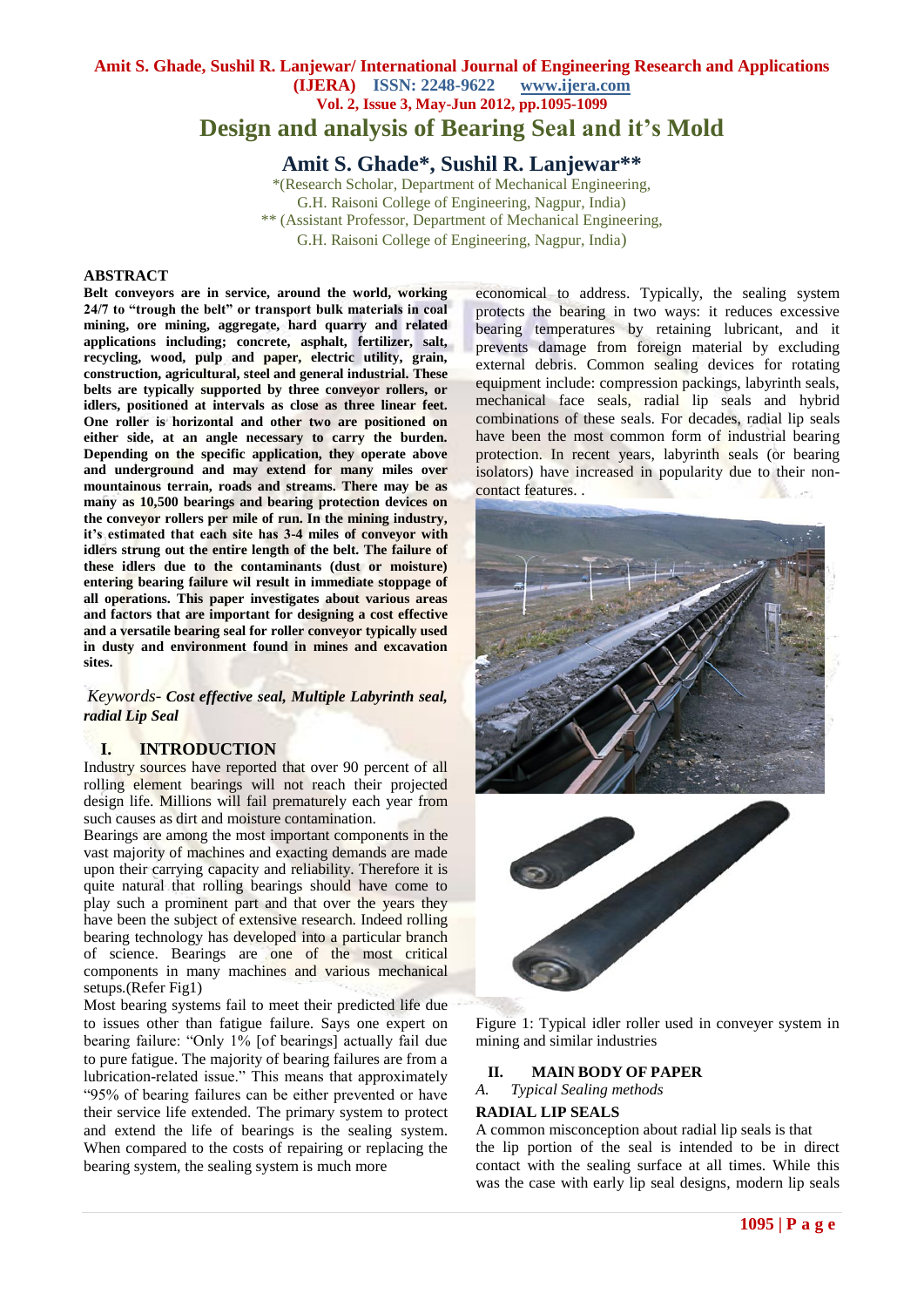include specialized geometries to create a hydrodynamic sealing element. These designs may include "raised helical or parabolic ribs, triangular pads, or sinuous wavy lip elements". The hydrodynamic effect causes lubricant to recirculate under the sealing lip and back into the bearing system, causing the seal to ride on a thin meniscus of oil, which significantly reduces friction and seal element abrasion. The meniscus film is typically 0.00018" (0.0046 mm) thick. It is also necessary to understand that single-lip seals are unidirectional—they can either act to retain lubricant or exclude debris, but cannot necessarily do both. For the seal orientation shown in Figure 2, the seal will only retain oil. It will not act to exclude foreign debris from the bearing system. To exclude debris in a light-duty environment, a seal with a dust or scraper lip may be used. For heavily contaminated environments, a positive excluder lip design is required.

 Although in principle radial lip seals ride on a meniscus of oil, in practice this is not always the case. There will be periods, particularly at start-up and shut-down, when the seal lip is in direct contact with the shaft, resulting in power losses. As hydrodynamic sealing



Figure 2: Typical Radial Lip Seal

is achieved, this power loss is reduced. Further, the direct contact of the sealing lip against the shaft leads to seal abrasion and eventual failure. The friction and abrasion properties of the sealing material, therefore, play an important role in seal performance. Other factors that will affect seal performance include, but are not limited to, operating temperature, pressure, misalignment and runout and bore condition. (Fig 2)

### **LABYRINTH SEALS**

As the need for energy conservation has increased, noncontact seals have become more common place

in industry. T e most common type of non-contact seal is the labyrinth seal. Traditional labyrinth seals use a tortuous pathway to block both the escape of fluids and the ingress of contaminants. They include a static portion that is mated to the application housing and has one or more inside diameter grooves. A dynamic portion of the seal is mated to the shaft and has one or more protrusions (sometimes referred to as teeth or knives) that run inside the grooves of the static portion of the seal. For this reason, the static portion of the seal is referred to as the stator, while the dynamic portion of the seal is referred to as the rotor.(Fig 3)

 The principle of operation for a basic labyrinth seal is based in statistical motion of a particle on

either side of the labyrinth. The more complex the pathway, the less likely that the particle can penetrate from one side of the labyrinth to the other. Early labyrinth seals were considered an option only in applications where some degree of leakage was allowable. Today, labyrinth seals have evolved into bearing isolators (hybrid labyrinth designs), which utilize basic labyrinth technology along with other methods of retention/exclusion including centrifugal force, pressure differential and drain back design. Today, bearing isolators can provide a much higher-performing sealing solution than traditional labyrinth seals [1].



Figure 3: Typical Labyrinth seal

# **MAGNETIC AND SPRING-LOADED FACE SEALS**

Where conventional seals use either springs or elastomeric lips to apply sealing force. Magnetic seals use magnetism. Each magnetic seal consists of two elements; one of these is a magnetized ring with an optically flat surface that is fixed in housing and sealed with a secondary O-ring. The rol11er element is a rotating ring, or seal case, which couples the shaft and is sealed with an a-ring.(Fig 4)



Figure 4: Magnetic Seal

When no fluid pressure exists, magnetic force holds the two sealing surfaces tightly together. This force minimizes friction between sealing faces while ensuring proper alignment of surfaces through equal distribution of pressure. Other magnetic seal ring designs employ small rare earth rod magnets instead of fully magnetized rings to provide the force of attraction. The addition of magnets. or changing their distance from the opposing rotating ring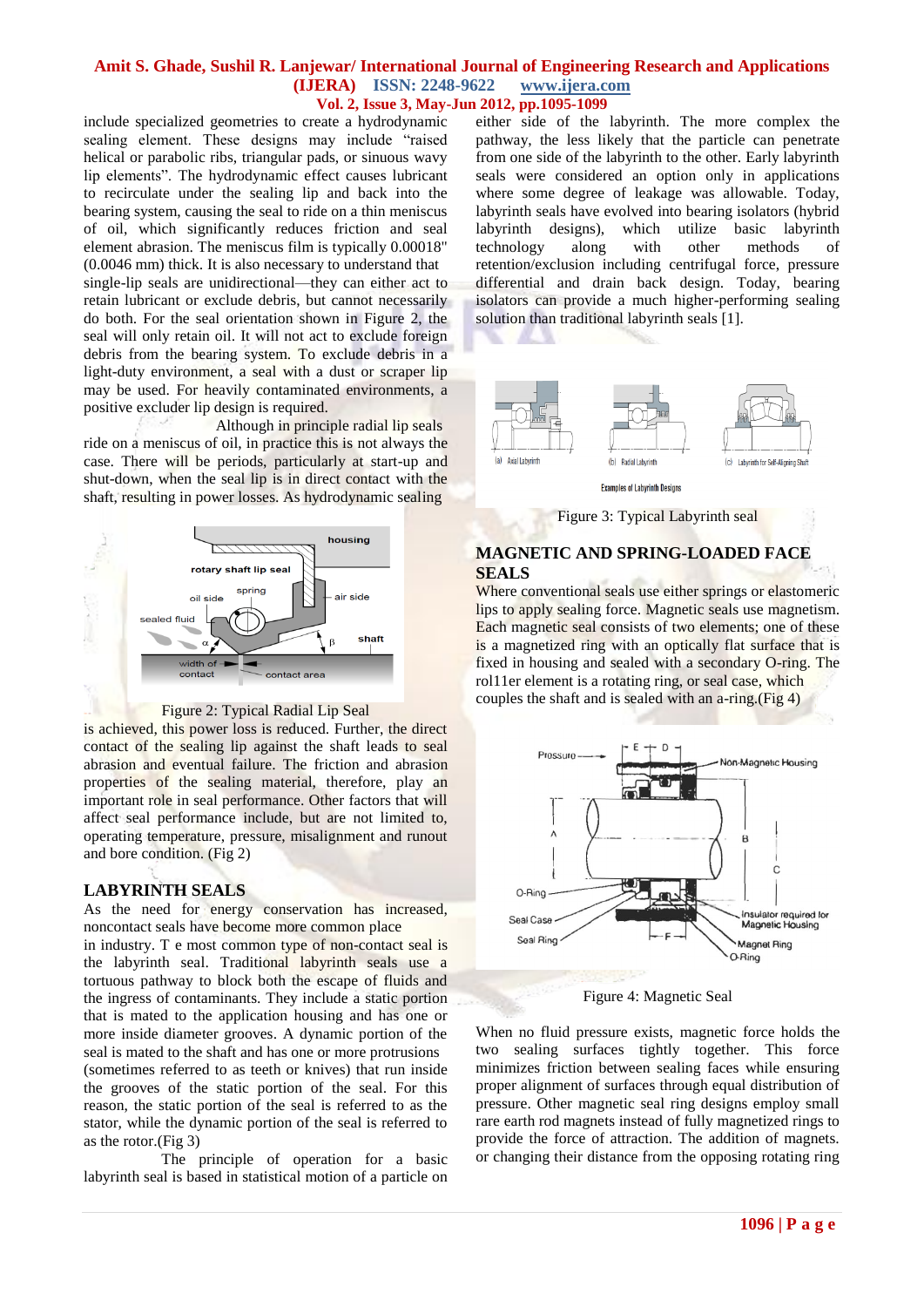element, or seal case. will allow changes in desired magnetic attraction force[2].

#### *B. Material Selection for seal*

The factors that contribute to seal failure are directly related to the properties of the materials used to manufacture sealing products. Common sealing materials include acrylonitrile butadiene (Buna-N, NBR); hydrogenated nitrile rubber (HNBR), fluoroelastomer (FKM—Viton), silicones, and polytetrafluoroethylene (PTFE—Teflon). Abrasion resistance and ablity of the material to retaon its chemical and physical properties over the period of time are most important during selection of seal. Now a day's various grades of plastic are also used in developing seals as these materials are of low cost and durable.

 The material selected for this seal is Nylon-66 as this material is easily available is much cheaper than Teflon. The key potential attributes that can be obtained from plastics are summarized below. However, some of these benefits are only available from a limited number of plastic types:

- Low friction and dry running potential: Many plastics will permit dry running which is an advantage for dry or marginally lubricated seals. They can also have good boundary lubrication properties which benefit low speed or poorly lubricated applications. Many plastics offer this benefit, within the temperature and fluid limitations of the material.
- Good wear resistance possible: When compounded with appropriate filler many plastics can provide good wear resistance.
- High strength possible: Some plastics offer comparatively high strength and when assessed on strength to weight basis can often compete with metals, which can make them attractive for structural components. This high strength provides valuable attributes for sealing such as good extrusion resistance.
- Wider temperature range possible than when using elastomers: Plastics are available that can be used at both higher and more particularly lower temperatures than elastomers.
- Wide chemical resistance possible: Some plastics widely used for seals, such as PTFE, have a very wide chemical resistance. As with elastomers this is very dependent on the individual material and chemical compatibility must be checked carefully [3].

#### **III. DEVELOPMENT OF PARTS OF SEAL**

The steps involved in development of seal are

- Prepare part drawings in Pro-E according to the diameter of roller shaft and housing dimensions
- Prepare mold cavities and other mold assembly parts like core, stripper plate etc.
- Generate tool path to generate mold cavities in Power Shape software and feed the program to CNC machine
- Mount the mold on injection molding machine and test the sample product

Customer Input: Shaft Diameter = 20mm Housing Inner Diameter = 70mm

The seal is to be made in five parts (Fig 5). They are

- Inner race cover
- Outer race cover
- Dust cover
- Bush
- Back Seal



Figure 5: CAD models of Seal Parts The assembly of the parts is shown in following fig 6



Figure 6: Assembly of seal parts

The backseal provides effective sealing to the contaminants coming from the inner side of roller housing. The outer is in contact with the seal housing and is stationary while the inner rotates inside it. The circlip provides stability of the position of all the parts of the seal. The dust cover and bush provides the final seal to the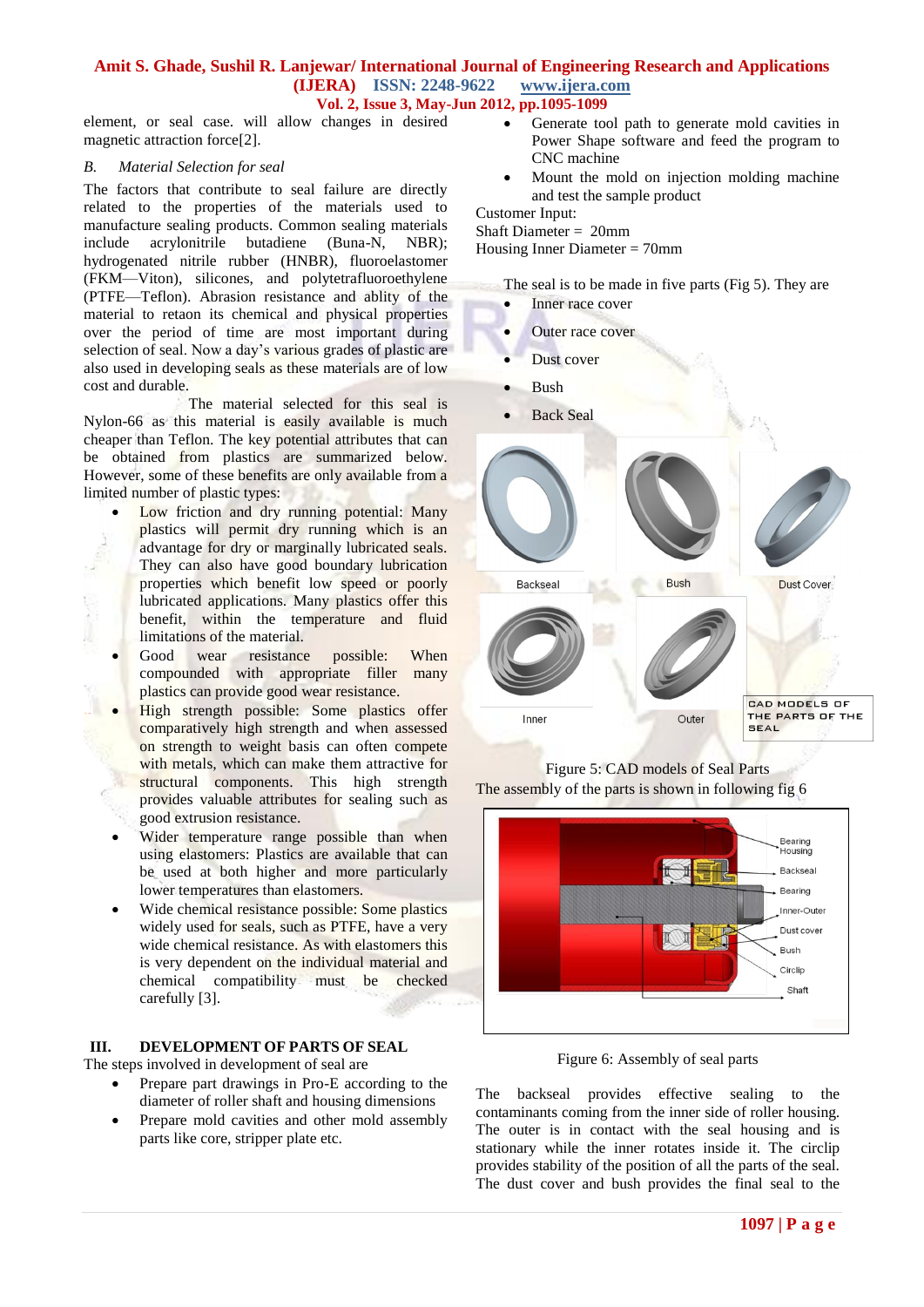bearing. The assembly of all the parts is done manually by the workers. This type of seal can also be called as multiple labyrinth seals. This type of design reduces the chances of any contact of contaminants directly with the bearing.

The next step was to generate mold parts in Pro-E software The mold is to be made in 4 major parts, they are

- Core
- Cavity
- Punch Plate
- Stripper plate

The other location and alignment components include

- Guide pillars and bushes
- Liner bushes
- Ejector plate guidance systems
- Register rings
- Side core slides

Ejector Components

- Ejector pins
- Blade ejectors
- Return pins
- Ejector plate early return systems
- Angled lift pins
- Blank form pins
- Spring ejectors

### The figure 7 shows the mold parts generated



Figure 7:The mold parts generated

The assembly of mold is done as shown in fig 8



Figure 8: Assembly of mold

# **IV. MOLD DESIGN CALCULATIONS**

MOLD DESIGN CALCULATIONS

The important things which are to be taken care of in any mold design are

- Production Rates
- Cooling Channel Diameters
- Runner Length
- Gate Design

# **1.** *PRODUCTION RATES*

$$
Production\ Sets = \frac{1}{Cycle(s)}
$$

3600

Production Sets

$$
= 450 \text{ sets (approx)}
$$

*2. COOLING CHANNEL DIAMETERS*

*Q*=Mass x (Enthalpy at melt temperature - Enthalpy at ejection temperature)

 $=$  *M* x (*H*m - *H*e)

*Q = 0.068* x (280-20)  $= 17.68$  KJ

Where:

 $M =$  the shot mass in kg

*H*m = enthalpy at the material melt temperature in kJ/kg  $He =$  enthalpy at the molding ejection temperature in

kJ/kg

The cooling capacity required is then this value divided by the cycle. i.e.,  $M \vee U$  $\cdots$ 

Cooling Capacity 
$$
Q' = \frac{M \times (n_m - n_e)}{C}
$$

\nCooling Capacity  $Q' = \frac{17.68}{8} = 2.21 \text{ k/s}$ 

Where  $Q'$  = the cooling capacity in kJ/s.

For maximum cooling efficiency there should be a difference of  $5^{\circ}$ C between the cooling inlet and outlet temperatures. The specific heat of water is 4.19. Therefore, it takes 4.19 kJ of energy to increase the temperature of 1 kg of water by 1°C. Hence to raise it by 5 °C we would need